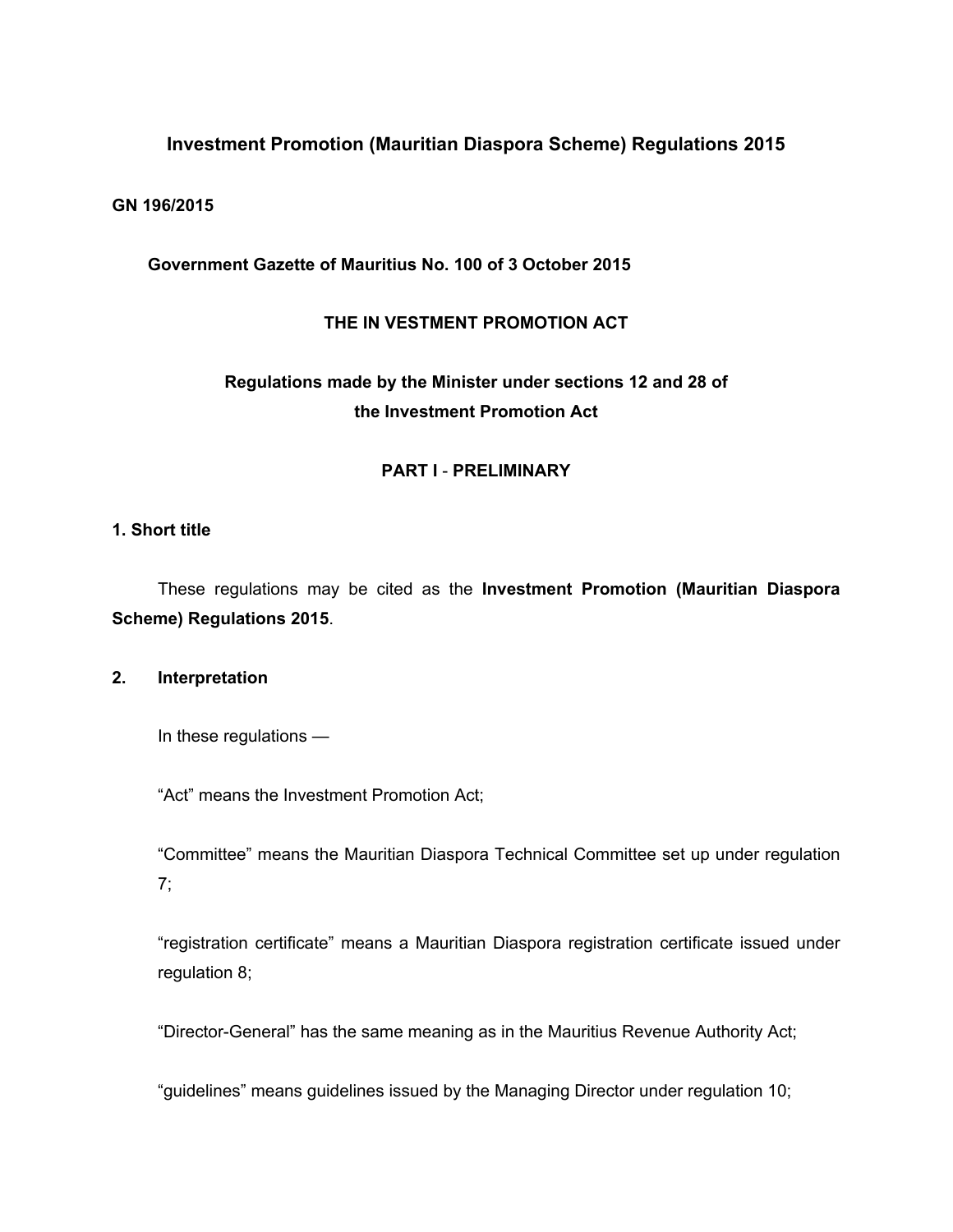"member" means a member of the Mauritian Diaspora who is a citizen of Mauritius holding a valid Mauritian passport, a child or grandchild of that citizen, whether the child or grandchild holds a valid Mauritian passport or not;

"professional" means an individual who takes up employment under the Scheme;

"self-employed" means an individual who carries on his own trade, business or profession under the Scheme;

"Scheme" means the Mauritian Diaspora Scheme set up under regulation 3.

# **PART II - MAURITIAN DIASPORA SCHEME**

## **3. The Scheme**

There is set up for the purposes of section 12 of the Act a Mauritian Diaspora Scheme.

## **4. Object of Scheme**

The object of the Scheme shall be to attract members of the Mauritian Diaspora back to Mauritius to participate in the economic development of the country.

## **5. Eligibility to apply for registration under the Scheme**

(1) Any member of the Mauritian Diaspora who, before 24 March 2015, has been living and working outside Mauritius and has the necessary skills, talent and experience and who is willing to return and serve Mauritius shall be eligible to apply for registration under the Scheme.

(2) The Board of Investment shall, for the purpose of determining an application for registration, apply a set of criteria relating to qualifications, skills, talent, expertise, field of specialisation, experience, salary or investment, as the Minister may approve.

## **6. Application for registration under the Scheme**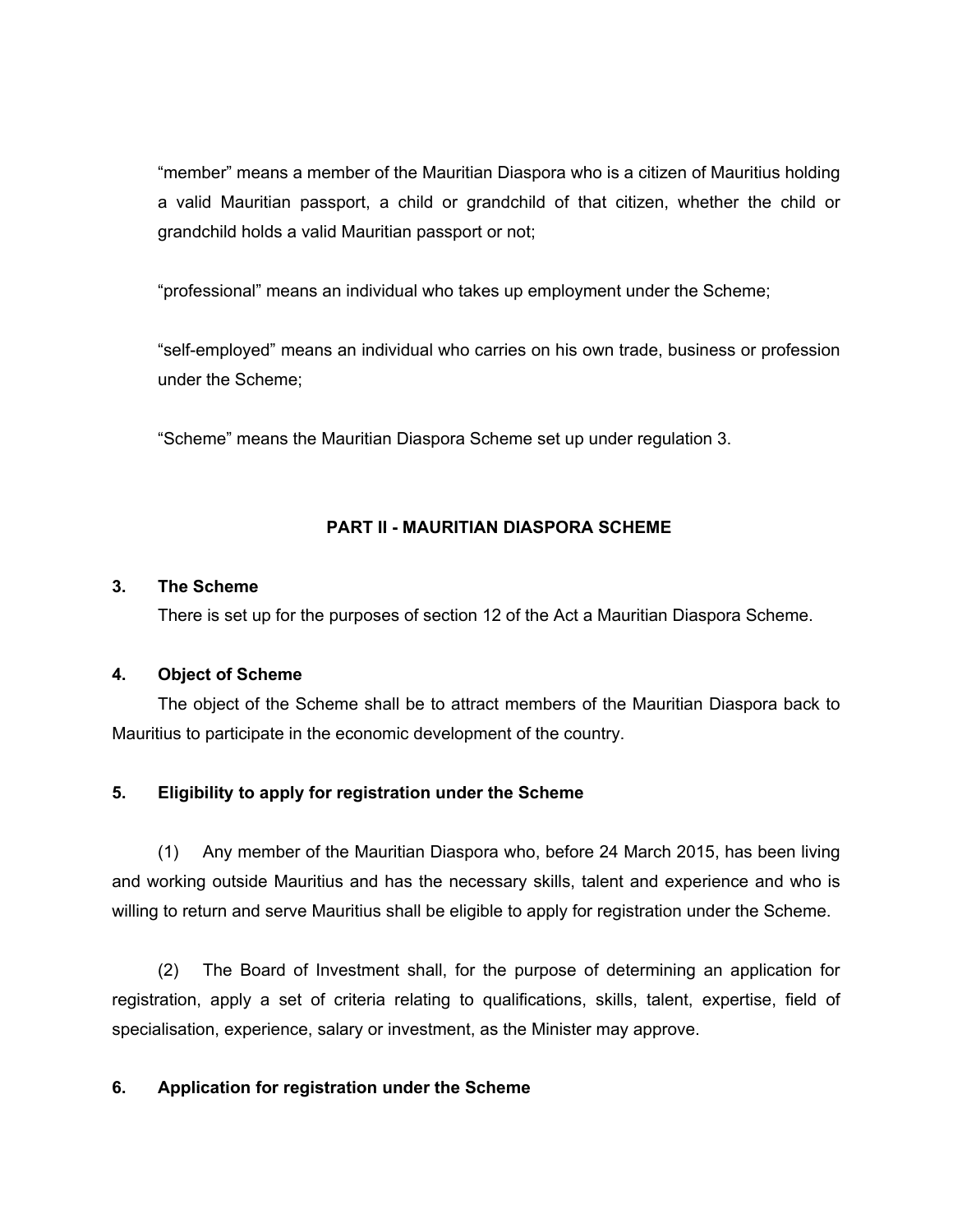(1) Any member who intends to be registered under the Scheme shall make an application to the Board of Investment for a registration certificate.

(2) An application made under paragraph (1) shall be —

- (a) made in such form and manner as the Managing Director may determine; and
- (b) accompanied by such information, particulars and documents as may be specified on the application form or in the guidelines.

(3) On receipt of an application made under paragraph (1), the Managing Director shall ensure that the application is complete and shall, after performing due diligence, refer the application to the Committee which shall examine the application in accordance with regulation 7(4).

# **PART III - MAURITIAN DIASPORA TECHNICAL COMMITTEE**

## **7. Committee**

(1) The Board shall set up a Mauritian Diaspora Technical Committee for the implementation of the Scheme.

(2) The members of the Committee shall, where appropriate, include one or more officers of a public sector agency, or such other persons, suitably qualified or having experience in the subject matter of the application.

- (3) The Committee shall
	- (a) meet as often as may be necessary and at such time and place as the Chairperson of the Committee may determine;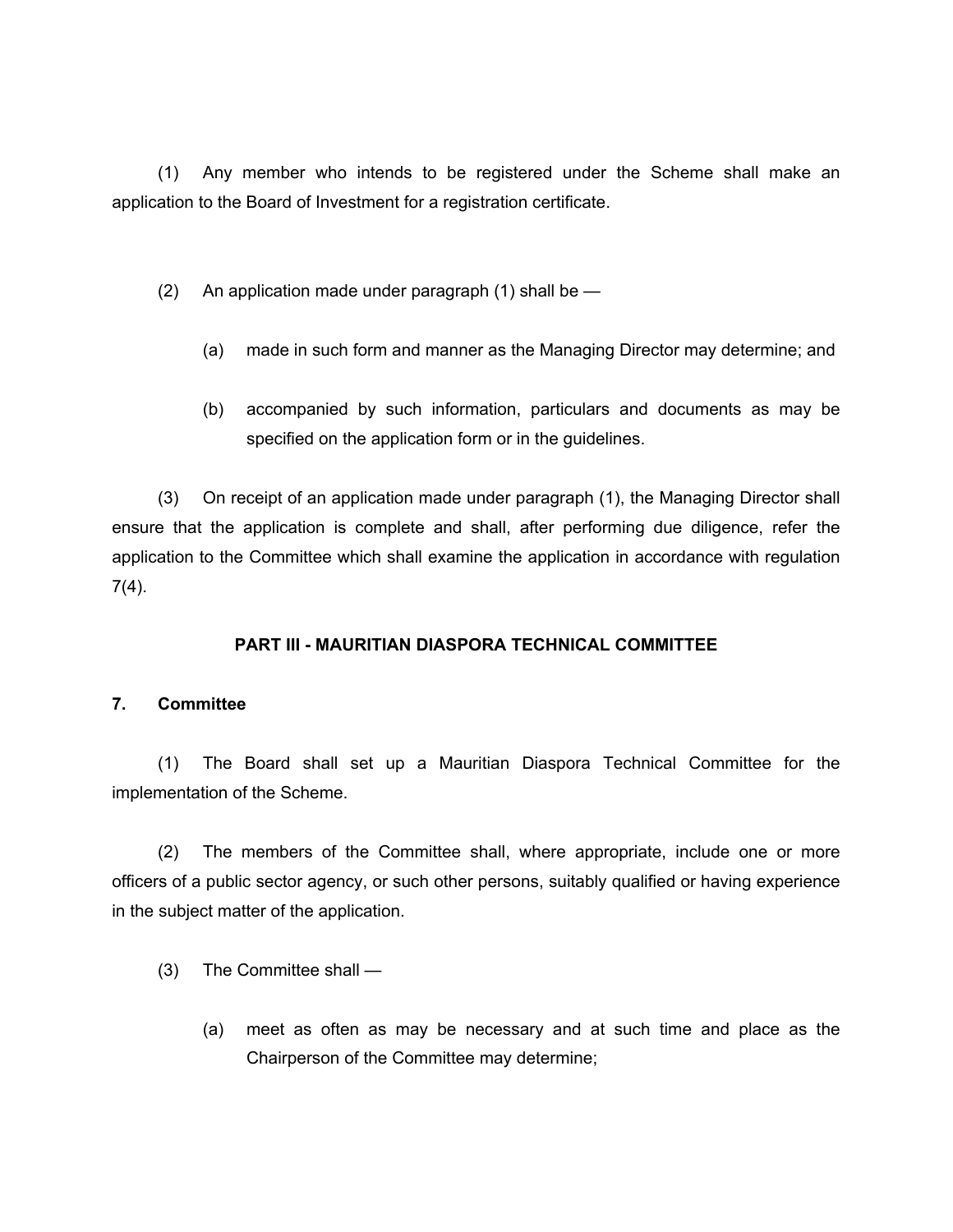- (b) meet when required to do so by the Board; and
- (c) regulate its meetings in such manner as it may determine.

(4) The Committee shall examine an application referred to it under regulation 6(3) and, in the course of the examination —

- (a) shall have regard to the eligibility requirements under regulation *5;*
- (b) may require any public sector agency to furnish such information and particulars as it may determine; and
- (c) may consult such relevant person as it may determine.

(5) (a) The Committee shall, after the examination under paragraph (4), submit its report to the Board, together with its observations, comments and recommendations.

(b) The Committee may, in its report, recommend the issue of a registration certificate to a member.

## **PART IV - MAURITIAN DIASPORA REGISTRATION CERTIFICATE**

## **8. Issue of registration certificate**

- (1) Where the Board of Investment is satisfied that the applicant
	- (a) fulfils the requirements of these regulations; and
	- (b) qualifies for registration under the Scheme,

the Managing Director shall register the applicant and issue him a registration certificate on such terms and conditions as the Board may determine.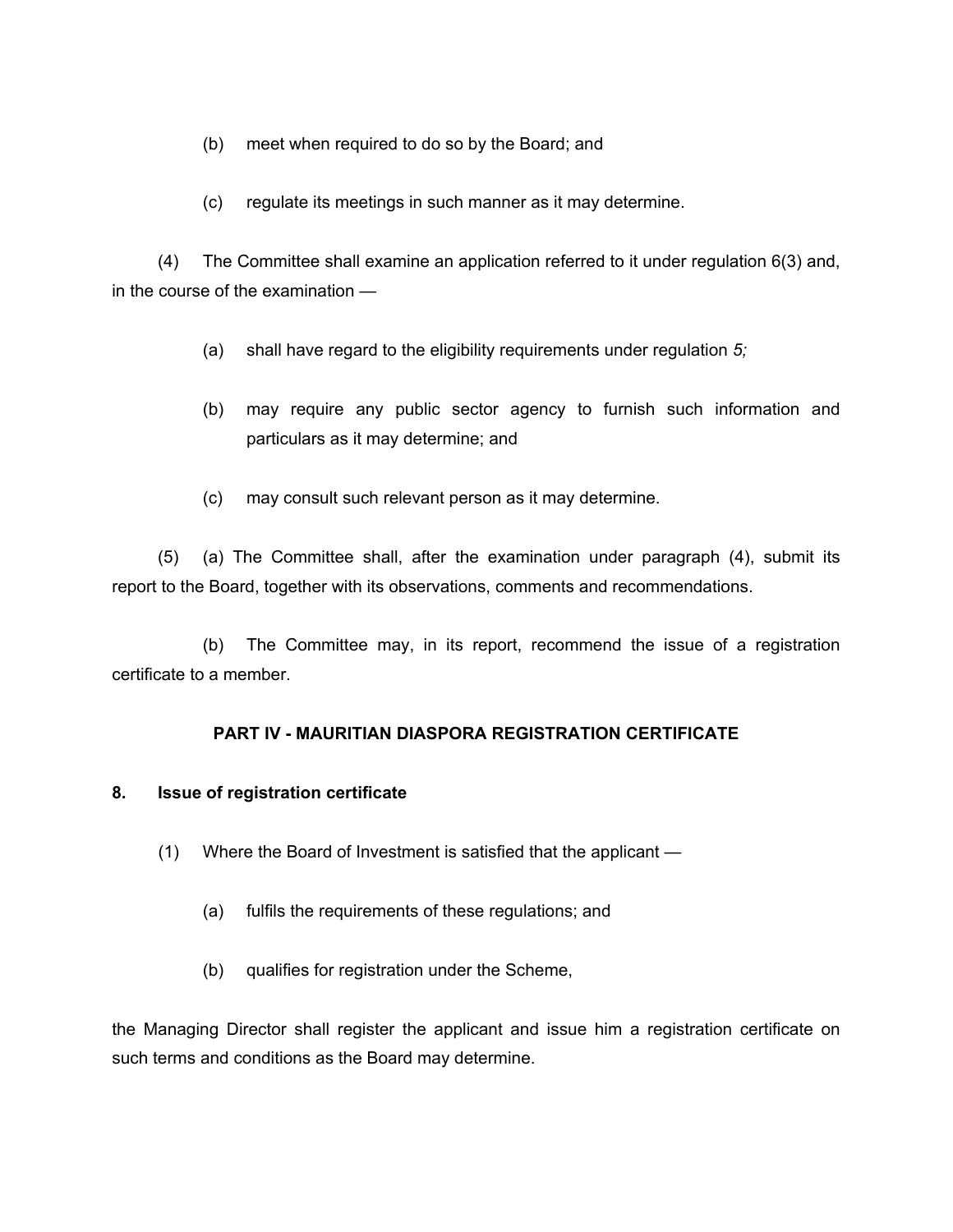(2) Where a member is registered pursuant to subsection (1), the date of his registration shall be the date on which he is registered.

(3) The registration certificate issued under paragraph (1) shall specify whether the member is qualified as a self-employed or professional under the Scheme.

## **PART V** - **INCENTIVES**

#### **9. Package of incentives**

- (1) (a) Subject to subparagraph (aa) and notwithstanding the Income Tax Act, any income derived by a member registered under the Scheme from within or outside Mauritius during the 10 succeeding income years as from the income year in which he returns to serve Mauritius shall be exempt from income tax and section 112 of that Act.
	- (aa) The exemption in respect of income derived from within Mauritius, referred to in paragraph (a), shall be limited to the specific employment, business, trade, profession or investment for which the member of the Mauritian Diaspora is registered under the Mauritian Diaspora Scheme.

# **Amended by** [GN No. 191 of [2017\]](https://supremecourt.govmu.org/_layouts/CLIS.DMS/search/searchdocumentbykey.aspx?ID=%5BGN%20No.%20191%20of%202017%5D&list=Legislations)

(b) Notwithstanding paragraph (a), every member registered under the Scheme shall, in respect of an income year, submit to the Director-General, not later than 30 September following that income year, a statement, in such form and manner as the Director-General may determine, of his income derived from within and outside Mauritius and where the amount is derived from outside Mauritius, the amount of income remitted therefrom in Mauritius.

(2) Every member registered under the Scheme shall be exempt from the payment of excise duty under the Excise Act of up to a maximum of 2 million rupees on a motor car cleared from a bonded warehouse or imported, provided that the member has not claimed excise duty concession as a returning citizen of Mauritius under item 3 of Part IA of the First Schedule to the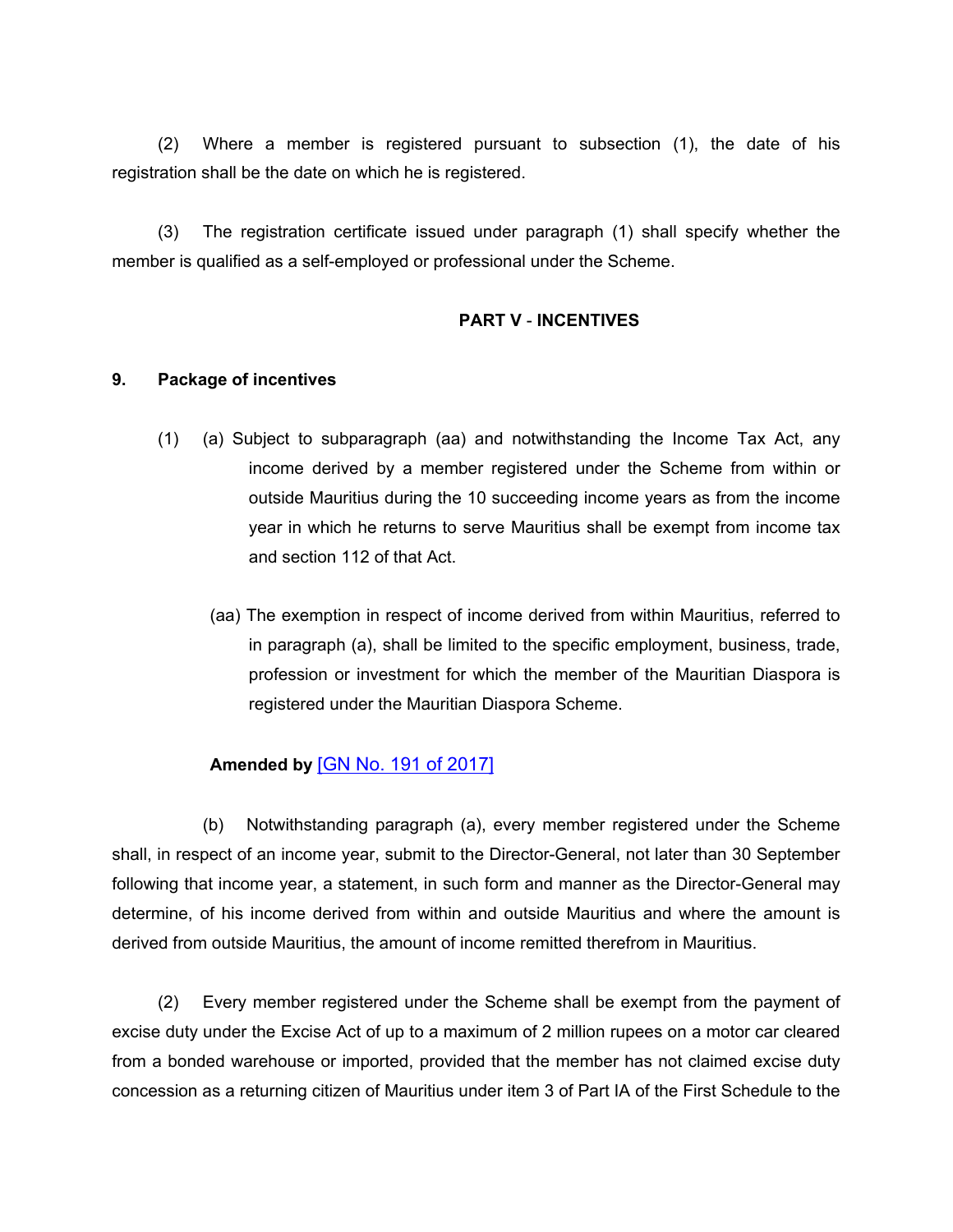Excise Act.

(3) Every member registered under the Scheme shall be exempt from the payment of customs duty under the Customs Tariff Act and value added tax under the Value Added Tax Act on his household and personal effects provided that —

- (a) those effects have been purchased abroad and are not intended for sale or transfer;
- (b) those effects are imported within a period of 6 months from the date of his return to serve Mauritius or any such period where the Director-General is satisfied that those effects were not imported within that period of 6 months due to any reasonable cause or justification; and
- (c) where those effects do not accompany that person, that person has, on the date of his return to serve Mauritius, made a written declaration to the Director-General of their intended importation giving full particulars of the effects to be imported.

(4) (a) No registration duty under the Registration Duty Act shall be payable by a member registered under the Mauritian Diaspora Scheme on a deed witnessing the transfer of a residential property under the Smart City Scheme, or Property Development Scheme, prescribed under the Act, to that member.

(b) Subparagraph (a) shall apply only to the first purchase of a residential property by the member either under the Smart City Scheme, or Property Development Scheme, prescribed under the Act.

(5) (a) Every member who is a non-citizen may, on application being made, be granted the status of permanent resident in accordance with section 5A of the Immigration Act.

(b) Where a member has been granted the status of permanent resident pursuant to subparagraph  $(a)$  —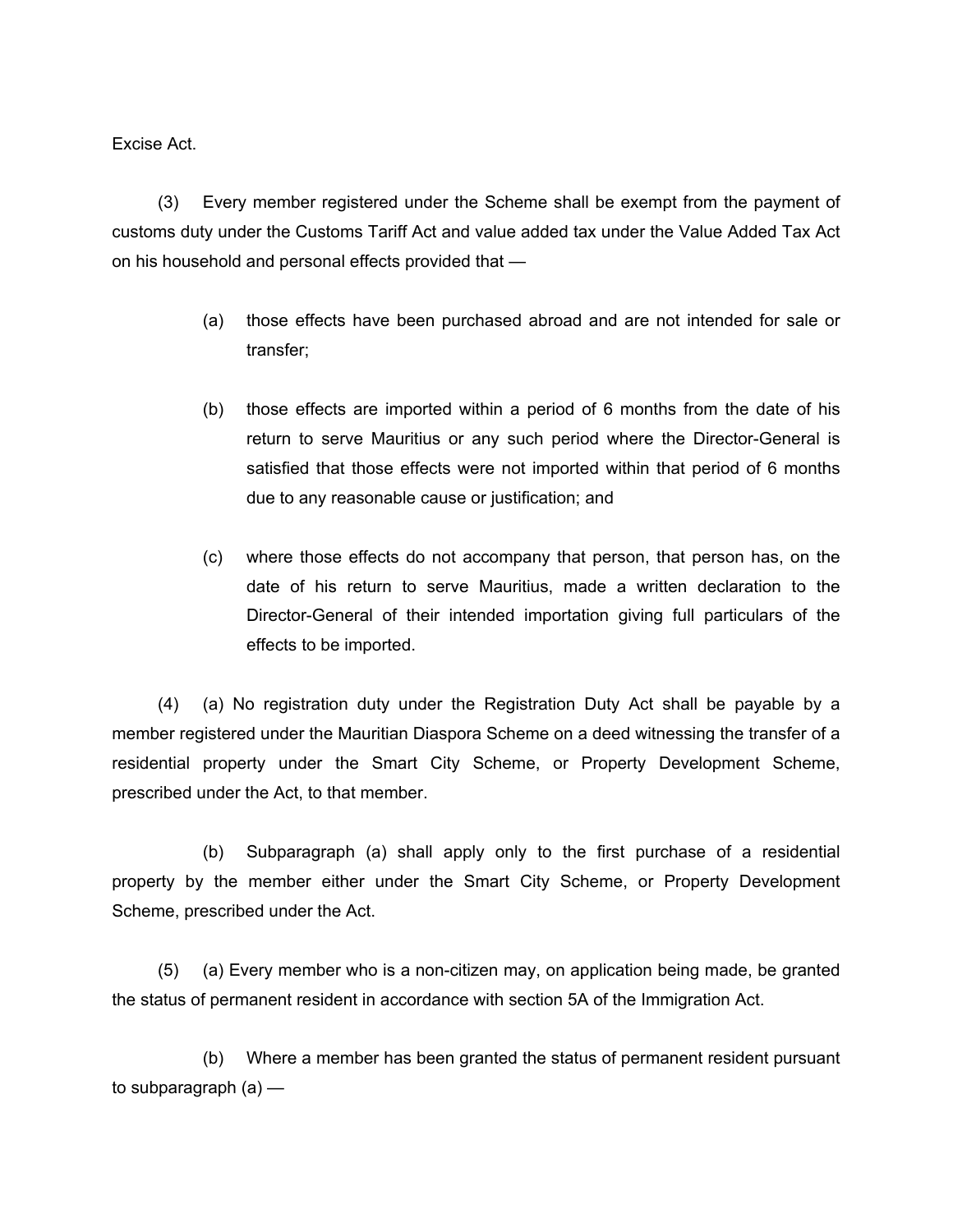- (i) his spouse;
- (ii) his child, stepchild or lawfully adopted child, under the age of 24, of the member or of a person to whom sub subparagraph (i) applies; and
- (iii) his wholly dependent next of kin of the person, where he is unmarried, provided that the number of dependents does not exceed 3,

shall have the status of permanent resident.

(6) (a) Where a member registered under the Scheme no longer satisfies the requirements of the Scheme, the Managing Director shall deregister the member and notify —

- (i) the Ministry responsible for the subject of immigration; and
- (ii) the Director-General,

that the member has ceased to satisfy the eligibility requirements under regulation 5.

- (b) Where a member is deregistered under paragraph (a)
	- (i) the incentives referred to in paragraphs (1) and (5) shall lapse as from the date of his deregistration;
	- (ii) the member shall pay the proportionate duty in respect of the exemption granted under paragraphs (2) and (3) where the member is deregistered within a period of 4 years from the date of the exemption granted.

## **PART VI** - **MISCELLANEOUS**

#### **10. Guidelines**